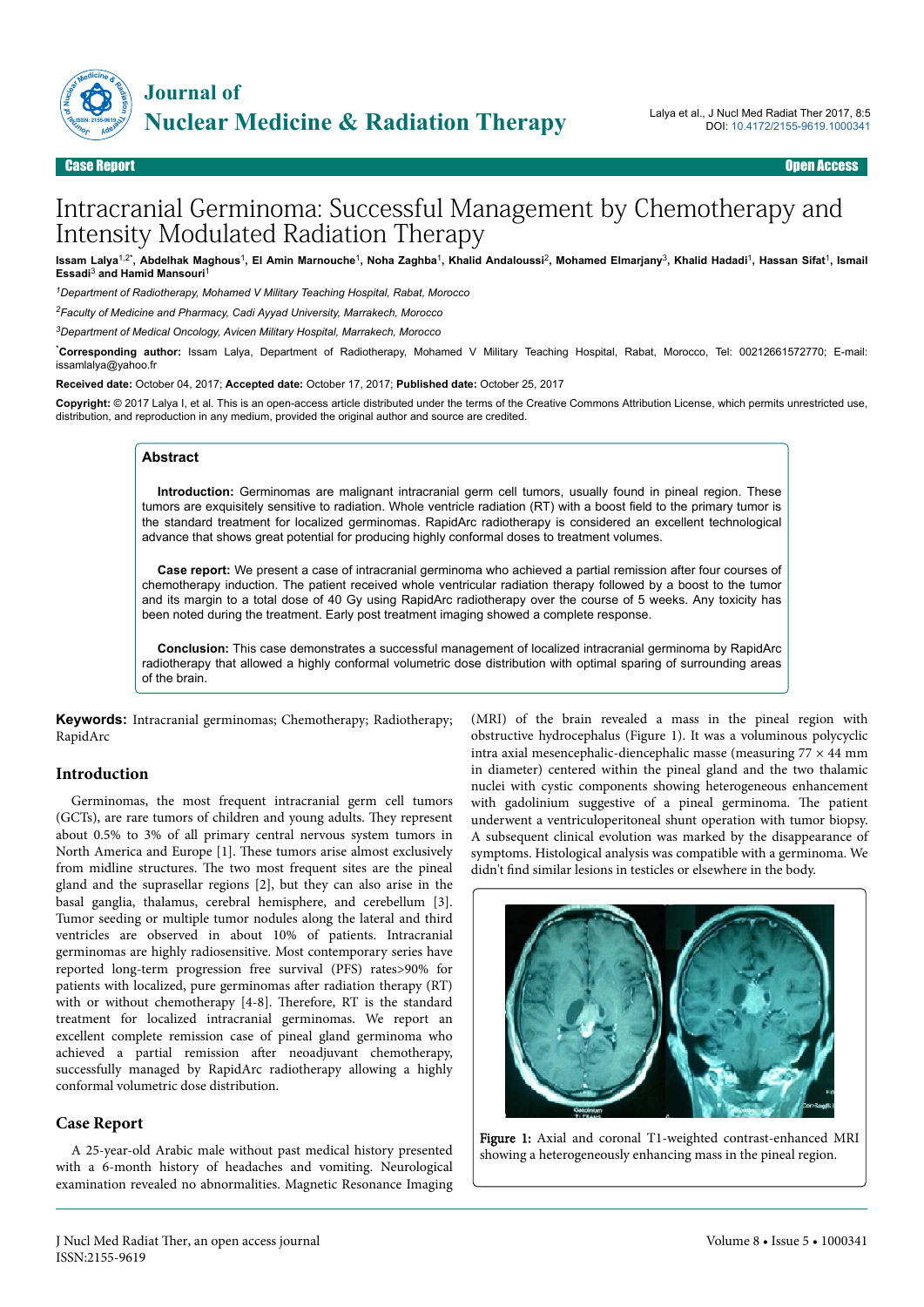The patient was treated primary with neoadjuvant chemotherapy based of bleomycin, etoposide and cisplatin (BEP). After four courses of BEP chemotherapy, partial remission of more than 50% was noted on comparative MRI of the brain. Thereafter, the patient received whole ventricular radiation therapy of 24 Gy in 15 daily fractions of 1.6 Gy given in 3 weeks followed by a boost to the gross tumor volume with margin of 16 Gy in 10 daily fractions of 1.6 Gy given in 2 weeks to give a total dose of 40 Gy in 25 fractions of 1.6 Gy given in 5 weeks using dual arc and two plans RapidArc radiotherapy allowing a highly conformal volumetric dose distribution (Figure 2). Early post treatment imaging demonstrated complete remission of the tumor (Figure 3).



Figure 2: Sequential images of MRI and computed tomography scan dosimetry showing a conformal volumetric dose distribution by RapidArc radiotherapy.



Figure 3: Axial T1-weighted contrast-enhanced and coronal T2 weighted early post treatment MRI showing a complete remission of the tumor.

# **Discussion**

Intracranial germinomas are highly sensitive to radiation. Нerefore, whole ventricular RT is the current standard treatment for localized germinomas. RapidArc radiotherapy is an advanced radiation technique that allows a highly conformal volumetric dose distribution to target volumes without result in unwanted radiation to normal areas of brain and compromising control of the tumor [9,10]. Complete remission of our case support the superiority of RapidArc system to manage localized intracranial germinomas.

In the past, patients with localized intracranial germinomas received 36 Gy craniospinal irradiation (CSI) and a boost to the tumor bed for a total of 50 to 54 Gy. Subsequent studies showed that replacing CSI with whole-ventricle irradiation in patients with localized intracranial germinomas resulted in a low spinal failure rate [11-15]. Нe patterns of relapse following whole-ventricle RT compared to CSI were not significantly different; suggesting that recurrent intracranial germinomas after RT are unlikely to be related to a volume reduction in RT. Whole-ventricle RT with an additional boost to the tumor therefore replaced CSI in the treatment of localized germinoma. However, CSI is reserved only for patients with disseminated disease or tumors who do not demonstrate either a complete response or partial response to chemotherapy.

The importance of whole-ventricle RT was showed in a series of 35 patients with localized intracranial germinomas who did not receive CSI [15]. In this cohort, 21 patients were treated with whole-ventricle irradiation, none of whom developed recurrent disease. In contrast, 5 of 14 (36%) who received only focal tumor irradiation had recurrent tumors within the ventricular system but outside the primary treatment field. Similarly, in a second series, the recurrence rate for patients receiving localized irradiation without ventricular coverage was higher than in those receiving CSI (28 vs. 2%) [4].

Based upon the excellent response and survival outcome of children and adults with extra cranial GCTs, neoadjuvant chemotherapy was given to patients with localized intracranial germinomas, followed by a reduced dose and volume of RT, in an effort to minimize toxicity. Clinical trials have indicated that cure rates of nearly 100% can be achieved in germinomas with chemotherapy and radiotherapy and suggested that neoadjuvant chemotherapy allowed the reduction of both the dose and volume of RT without compromising PFS [16-21]. Although the majority of germinomas are sensitive to chemotherapy, a chemotherapy alone approach has been associated with an unacceptable rate of relapse.

# **Conclusion**

Radiation therapy is the cornerstone of treatment for localized intracranial germinoma. Currently, the standard of care for radiation dose in localized germinoma is 21 to 24 Gy to the whole ventricle and an additional boost to the tumor bed for a total dose of 40 to 45 Gy. Despite the promise of neoadjuvant chemotherapy, further reduction of the total RT dose should only be done within the context of a prospective randomized trial. Нe best way to optimize treatment is the use of innovative techniques of radiation therapy such RapidArc allowing optimal coverage of target volumes and dose escalation, with minimal toxicity.

## **Consent**

Written informed consent was obtained from the patient for publication of this Case Report and any accompanying images. A copy of the written consent is available for review by the Editor-in-Chief of this journal.